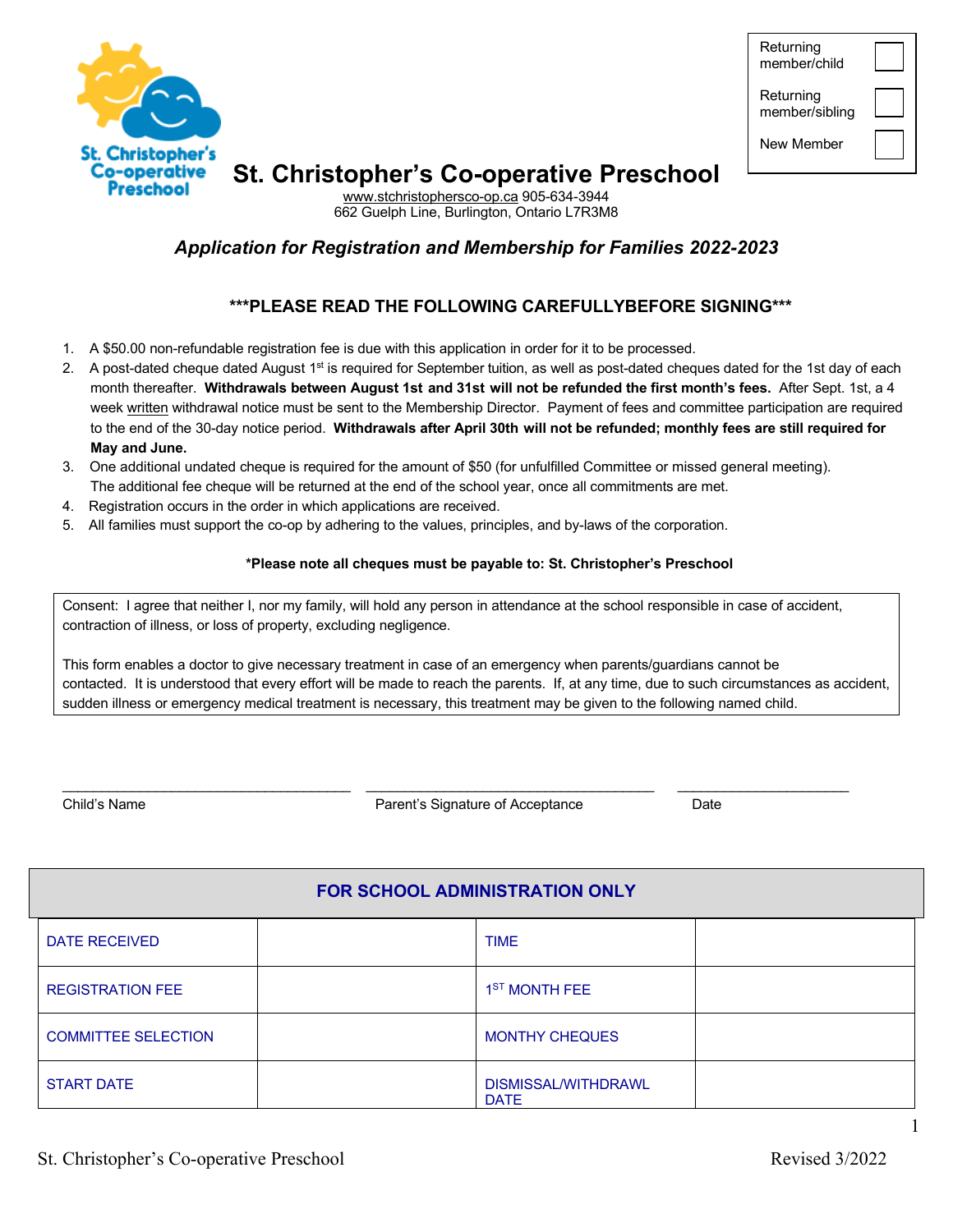| <b>Child's Information</b>   |                    |               |              |                    |
|------------------------------|--------------------|---------------|--------------|--------------------|
| Child's LAST Name            | Child's FIRST Name |               |              | Likes to be called |
| Date of Birth<br>(MM/D/YYYY) | Sex                | Resides with: | Both parents | Father<br>Mother   |
| Siblings Names and Ages      |                    |               |              |                    |

Please use a rating scale of 1-4 to indicate the priority sequence for phone numbers in case of emergency  $(1 =$  first number,  $4 =$  last)

| <b>Parent's/Guardians Information</b> |             |         |         |        |             |
|---------------------------------------|-------------|---------|---------|--------|-------------|
|                                       |             |         |         |        |             |
| <b>Parent 1 Name</b>                  |             | Address |         |        |             |
| City                                  | Postal Code | Home #  |         | Cell # |             |
| <b>Email Address</b>                  |             |         |         |        |             |
| Name of Employer                      |             |         | Phone # |        |             |
| Address of Employer                   |             | City    |         |        | Postal Code |

| <b>Parent 2 Name</b>                           |             | Address |                     |
|------------------------------------------------|-------------|---------|---------------------|
| City                                           | Postal Code | Home #  | $\overline{Cell}$ # |
| <b>Email Address</b>                           |             |         |                     |
| Name of Employer                               |             | Phone # |                     |
| Address of Employer                            |             | City    | Postal Code         |
|                                                |             |         |                     |
| Language(s) spoken at home other than English: |             |         |                     |
| Preferred method for Student communication:    |             |         |                     |
| Preferred method for Committee communication:  |             |         |                     |
| How did you hear about us?                     |             |         |                     |

I have read this page in its entirety (Please initial):

 $\overline{2}$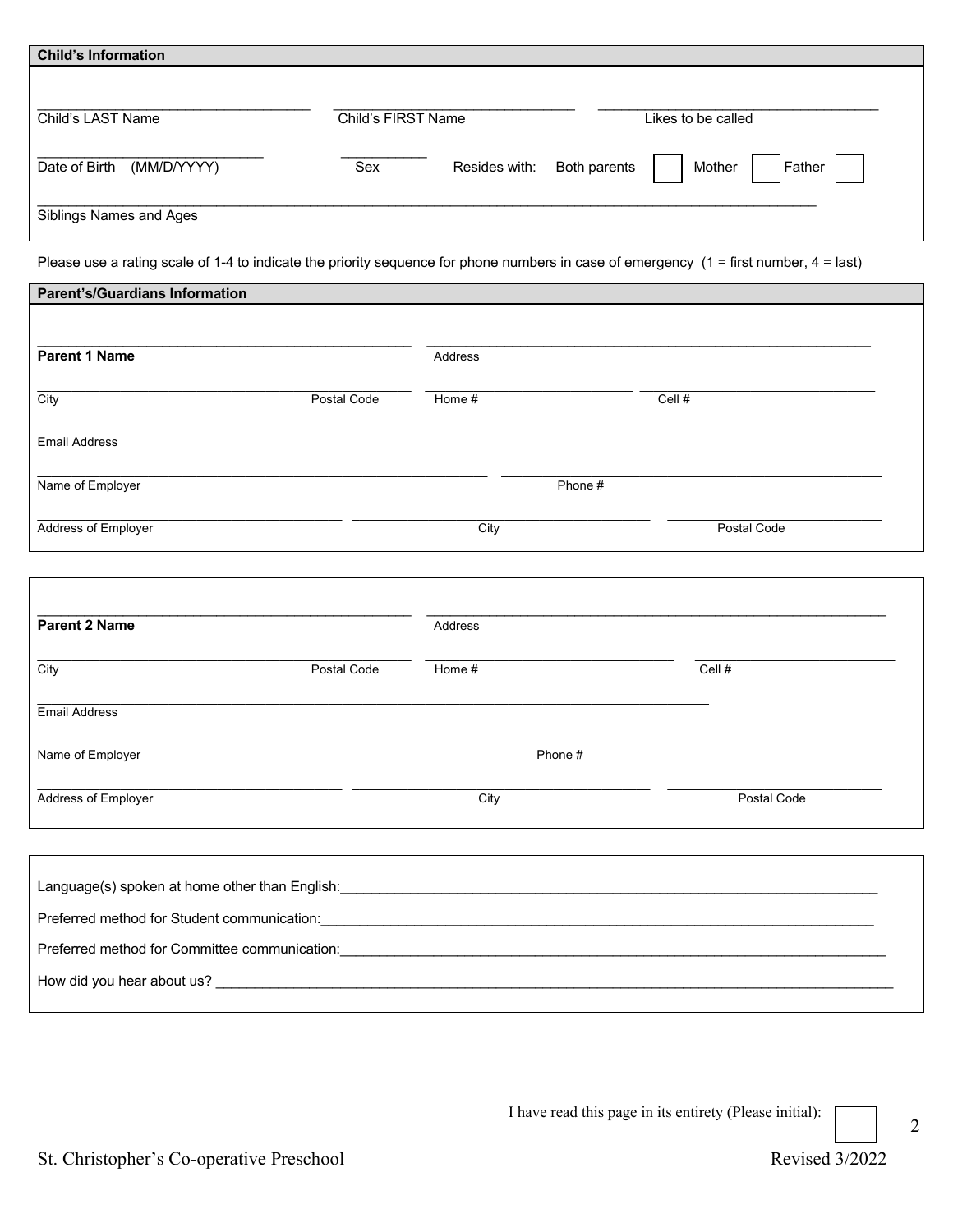| Child's Doctor's Name |      | Phone #     |
|-----------------------|------|-------------|
| Address               | City | Postal Code |

| In Case of Emergency, if parents can not be reached and who is of close proximity to the school, if possible |                       |             |  |
|--------------------------------------------------------------------------------------------------------------|-----------------------|-------------|--|
|                                                                                                              |                       |             |  |
| Name                                                                                                         | Relationship to Child |             |  |
| Address                                                                                                      | City                  | Postal Code |  |
| Home $#$                                                                                                     | Cell #                |             |  |

| PLEASE PROVIDE ANY SPECIAL MEDICAL TREATMENT AND/OR ADDITIONAL INFORMATION THAT COULD BE HELPFUL IN THE EVENT OF AN<br><b>EMERGENCY DURING SCHOOL HOURS.</b> |  |
|--------------------------------------------------------------------------------------------------------------------------------------------------------------|--|
|                                                                                                                                                              |  |
| PLEASE PROVIDE INSTRUCTIONS CONCERNING ANY SPECIAL REQUIREMENTS IN RESPECT TO DIET, REST OR EXERCISE:                                                        |  |
|                                                                                                                                                              |  |
|                                                                                                                                                              |  |
|                                                                                                                                                              |  |

| THOSE ALLOWED TO TAKE YOUR CHILD FROM THE SCHOOL PREMISES: |                                                                                                                        |  |  |  |
|------------------------------------------------------------|------------------------------------------------------------------------------------------------------------------------|--|--|--|
|                                                            |                                                                                                                        |  |  |  |
| Name                                                       | Relationship to child                                                                                                  |  |  |  |
| Name                                                       | Relationship to child                                                                                                  |  |  |  |
|                                                            | *****THE SCHOOL MUST BE NOTIFIED IF SOMEONE OTHER THAN THOSE LISTED ABOVE IS TO PICK UP YOUR CHILD, OR YOUR CHILD WILL |  |  |  |

**NOT BE RELEASED FROM THE SCHOOL.\*\*\*\*\***

I have read this page in its entirety (Please initial):

3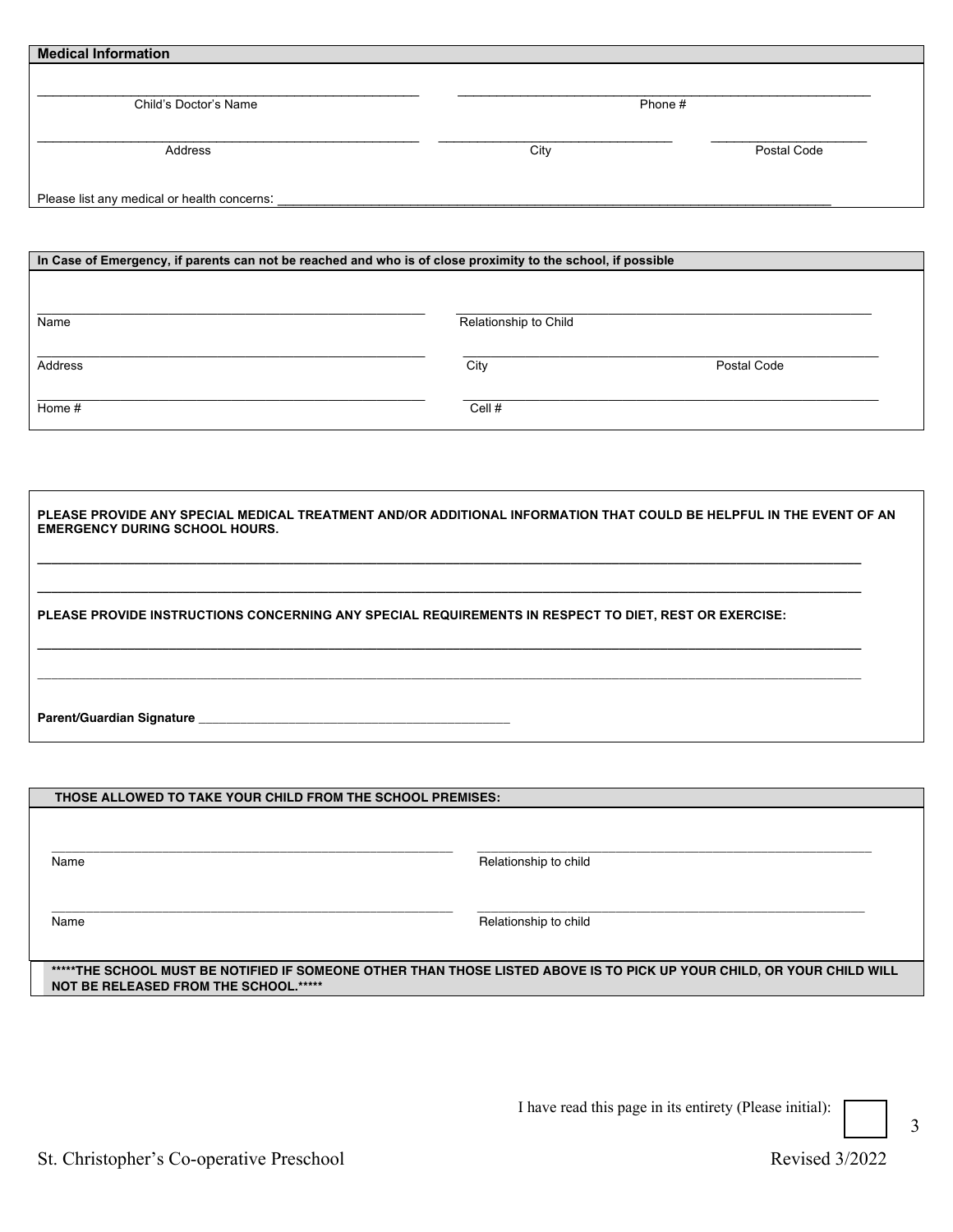## **Executive and Committee Information**

Our co-operative school operates under an elected Board of Directors (parents) and other dedicated parents who are involved in many aspects of the operations of the preschool. For each child who attends the school, the family is required to sign up for one committee or one executive position. Since St. Christopher's is a Co-operative Preschool, it is most important to fill the executive positions first. All of the positions however, play a very important part in the administration of the school.

Please choose three positions and/or committees that your family would be interested in contributing to. We take these choices into consideration and fill the positions on a first-come, first-served basis. *Please be assured that if you have not asked for an executive position you will not be assigned one.*

Please review descriptions of the preschool executive and committee positions which are included in this package as well, as on our website.

| Please indicate your three preferred committees or executive positions: (Include past Experience) |
|---------------------------------------------------------------------------------------------------|
|                                                                                                   |
|                                                                                                   |
|                                                                                                   |

### **The required responsibilities of the adult members of St. Christopher's Co-operative Preschool include:**

- 1. Participation on a school committee
- 2. Attendance at 3 mandatory, scheduled General Meetings.

### **\*Please note all cheques must be payable to: St. Christopher's Preschool**

| $2022 - 2023$ Monthly Fees |             |                              |  |  |
|----------------------------|-------------|------------------------------|--|--|
| <b>Session</b>             | <b>Fees</b> | <b>Please Select Program</b> |  |  |
| 5 x AM no fundraising      | \$585       |                              |  |  |
| 5 x AM with fundraising    | \$565       |                              |  |  |
| 3 x AM no fundraising      | \$360       |                              |  |  |
| 3 x AM with fundraising    | \$340       |                              |  |  |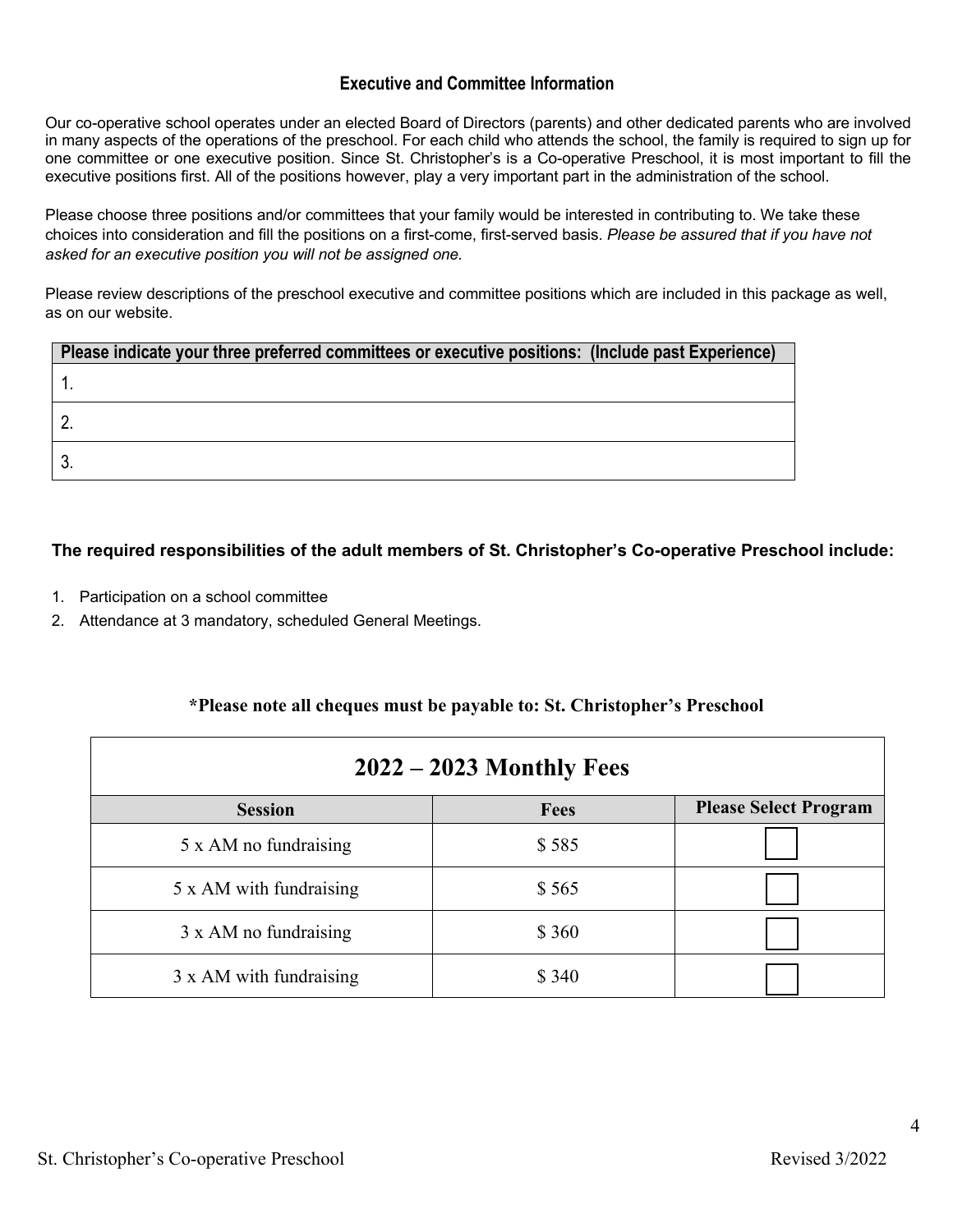

## **CONFIDENTIALITY AGREEMENT**

St. Christopher's Co-operative Preschool is committed to protecting the privacy of personal information of its members. From time to time, Staff, Duty Parents, Volunteers, Board of Directors and Support Staff may receive and have access to confidential information about children and families. This information must be kept in the strictest confidence.

I, the confidential nature of information  $\Box$  have been made aware of the confidential nature of information concerning children and their families and the confidentiality of such information will be respected.

I understand that the discussion of personal information about children and families without authorized informed consent is unethical. Any information that comes to my knowledge will be considered confidential and will not be released to any other agency without authorized consent from the parent or guardian.

I will exercise all reasonable care and caution in protecting printed or written confidential information from casual observation, unauthorized perusal or other such abuse.

Signature of Employee/Duty Parent/ Volunteer/ Board of Director/ Support Staff

\_\_\_\_\_\_\_\_\_\_\_\_\_\_\_\_\_\_\_\_\_\_\_\_\_\_\_\_\_\_\_\_\_\_\_\_\_\_\_\_\_\_\_\_\_\_\_\_\_

\_\_\_\_\_\_\_\_\_\_\_\_\_\_\_\_\_\_\_\_\_\_\_\_\_\_\_\_\_\_\_\_\_\_\_\_\_\_\_\_\_\_\_\_\_\_\_\_\_

\_\_\_\_\_\_\_\_\_\_\_\_\_\_\_\_\_\_\_\_\_\_\_\_\_\_\_\_\_\_\_\_\_\_\_\_\_\_\_\_\_\_\_\_\_\_\_\_\_ Signature of Witness

Date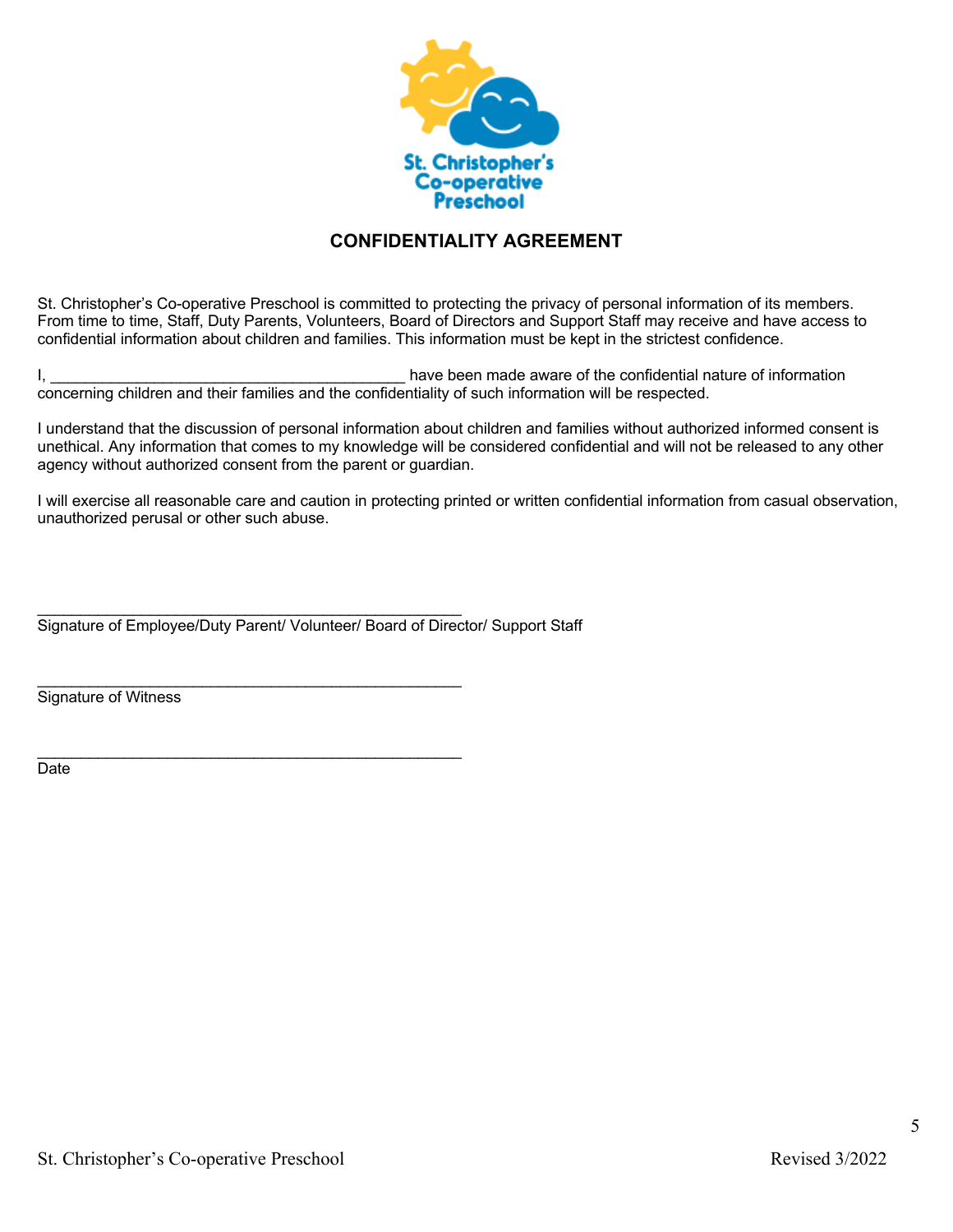

#### **Notice with Respect to the Collection of Personal Information (***Freedom of Information and Protection of Privacy Act***)**

#### **Any person employed by a licensed day nursery or employed by or associated with a licensed privatehome day care agency must complete this form.**

In administering and enforcing the *Day Nurseries Act* (DNA), Ministry of Education program advisors and the Director under the DNA may collect and review personal information about staff employed by a licensed day nursery or employed by or associated with a licensed private-home day care agency under the authority of s.16 (4) of the *Day Nurseries Act* (DNA) and s.58, 59, 60, 61 and 62 of O. Reg. 262 under the DNA to ensure that the day nursery or private-home day care agency operator is complying with the DNA and O. Reg. 262.

This form is required to be kept for the ministry's review at the child care centre where you are employed or the head office of the private-home day care agency.

Your personal information may be provided by your employer in connection with an application for approval of a Supervisor, a person to take the place of a Registered Early Childhood Educator or approval of a Private-Home Day Care Visitor, if applicable.

Information collected in the licensing process about Registered Early Childhood Educators may be shared with the College of Early Childhood Educators if necessary for the enforcement of the *Early Childhood Educators Act, 2007.*

Questions concerning the direct or indirect collection of personal information may be addressed to the:

Child Care Quality Assurance and Licensing Branch Early Learning Division Ministry of Education 900 Bay Street, 24th floor, Mowat Block Toronto, ON M7A 1L2 416-314-8373

Name (print) \_\_\_\_\_\_\_\_\_\_\_\_\_\_\_\_\_\_\_\_\_\_\_\_\_\_\_\_\_\_\_\_\_\_\_\_\_\_\_\_\_\_\_\_\_\_

Signature

Date  $\qquad \qquad \overline{\qquad \qquad }$ 

A copy of the form should be given to the person who completes it.

6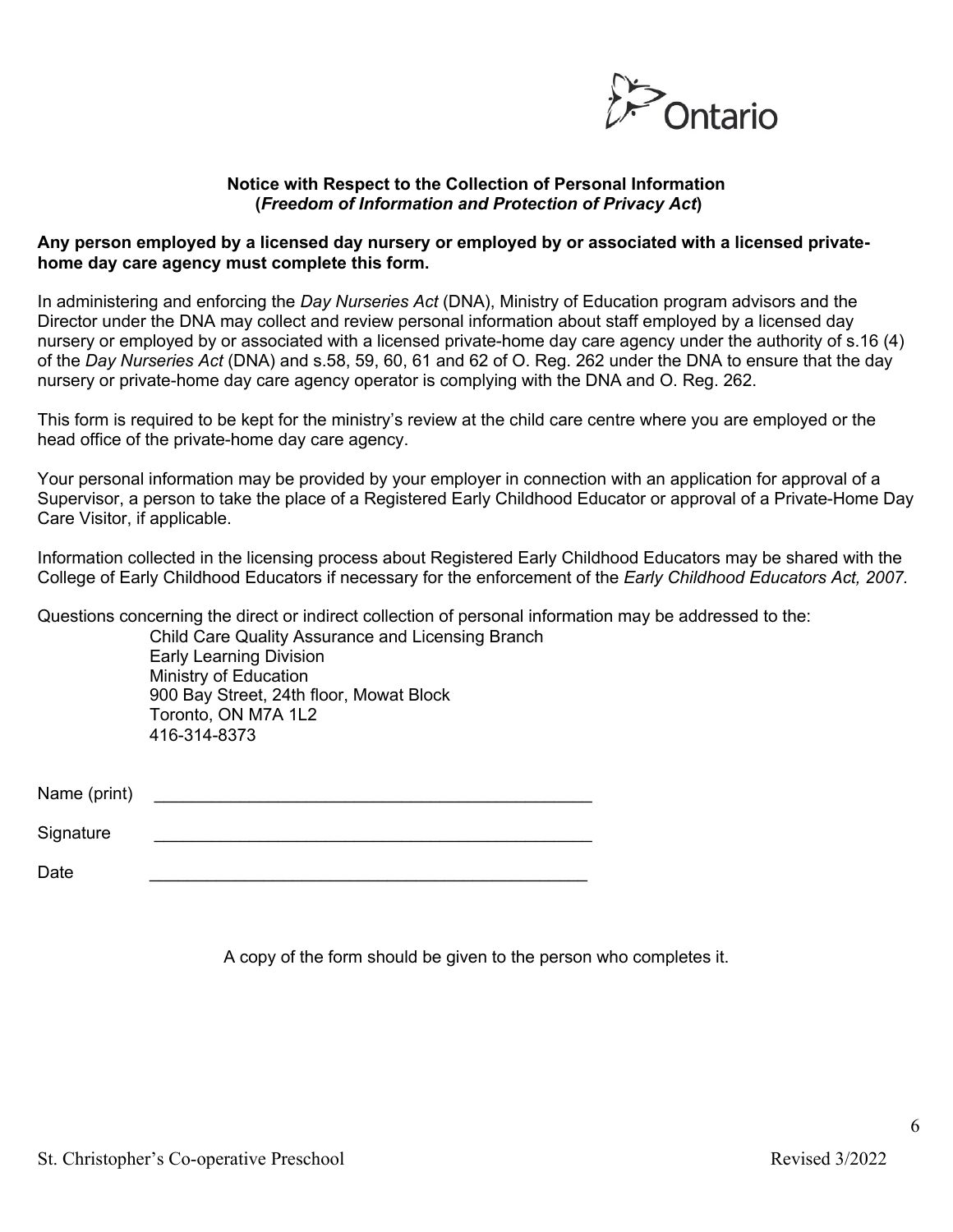

# Statement of Immunization for Entry into Child Care

According to the Day Nurseries Act, every operator shall ensure that before a child is admitted to a Licensed Child Care Program the child is immunized as required by the Medical Officer of Health. The vaccines required are diphtheria, tetanus, polio, pertussis, haemophilus influenzae B, measles, mumps, and rubella. These requirements may be removed if you object to immunization for medical, conscience or religious reasons. The necessary exemption form can be obtained from the Health Department.

| <b>Child Care Centre:</b> |             |                   |              |             |             |
|---------------------------|-------------|-------------------|--------------|-------------|-------------|
| name of centre            |             | address of centre |              |             |             |
| Child's Name:             |             |                   |              |             |             |
|                           | (last name) |                   | (first name) |             |             |
| Sex: F_ M_                | Birth Date: |                   |              | $O.H.I.P$ # |             |
|                           | year        | month             | day          |             |             |
| Address:                  |             |                   |              |             |             |
| <b>Street</b>             |             |                   | City/Town    |             | Postal Code |
| Parent/Guardian:          |             |                   | Home #       | Work#       |             |

Family Doctor and telephone number & address:

#### OR attach a photocopy of the immunization record to this form and submit

| *<br>Required for day care/nursery school attendance                                                                                                                                                                                                                                                                                                                                                                                                                                                                                                                                                                                                     |            |                               |         |                     |                                                           |              |            | Recommended vaccines |                                                      |                                                                                  |            |                        |           |       |
|----------------------------------------------------------------------------------------------------------------------------------------------------------------------------------------------------------------------------------------------------------------------------------------------------------------------------------------------------------------------------------------------------------------------------------------------------------------------------------------------------------------------------------------------------------------------------------------------------------------------------------------------------------|------------|-------------------------------|---------|---------------------|-----------------------------------------------------------|--------------|------------|----------------------|------------------------------------------------------|----------------------------------------------------------------------------------|------------|------------------------|-----------|-------|
| Vaccine<br><b>Dates Given</b><br>(yy/mm/dd)                                                                                                                                                                                                                                                                                                                                                                                                                                                                                                                                                                                                              | Diphtheria | (Whooping Cough)<br>Pertussis | Tetanus | Polio (IPV or OPV)* | influenza type B) <sup>∗</sup><br><b>Hib (haemophilus</b> | ۰<br>Measles | ¥<br>Mumps | ۰<br>Rubella         | (Synflorix <sup>™</sup> or Prevnar13<br>Pneumococcal | (NeisVac-C <sup>®</sup> /Menjugate®<br>Meningococcal<br>or Menactra <sup>®</sup> | Hepatits B | Varicella (chickenpox) | Rotavirus | Other |
|                                                                                                                                                                                                                                                                                                                                                                                                                                                                                                                                                                                                                                                          |            |                               |         |                     |                                                           |              |            |                      |                                                      |                                                                                  |            |                        |           |       |
|                                                                                                                                                                                                                                                                                                                                                                                                                                                                                                                                                                                                                                                          |            |                               |         |                     |                                                           |              |            |                      |                                                      |                                                                                  |            |                        |           |       |
|                                                                                                                                                                                                                                                                                                                                                                                                                                                                                                                                                                                                                                                          |            |                               |         |                     |                                                           |              |            |                      |                                                      |                                                                                  |            |                        |           |       |
|                                                                                                                                                                                                                                                                                                                                                                                                                                                                                                                                                                                                                                                          |            |                               |         |                     |                                                           |              |            |                      |                                                      |                                                                                  |            |                        |           |       |
|                                                                                                                                                                                                                                                                                                                                                                                                                                                                                                                                                                                                                                                          |            |                               |         |                     |                                                           |              |            |                      |                                                      |                                                                                  |            |                        |           |       |
|                                                                                                                                                                                                                                                                                                                                                                                                                                                                                                                                                                                                                                                          |            |                               |         |                     |                                                           |              |            |                      |                                                      |                                                                                  |            |                        |           |       |
|                                                                                                                                                                                                                                                                                                                                                                                                                                                                                                                                                                                                                                                          |            |                               |         |                     |                                                           |              |            |                      |                                                      |                                                                                  |            |                        |           |       |
| Personal health information on this form is collected pursuant to subsection 33(1) of Regulation 262 under the Day Nurseries Act, R.R.O.<br>1990 and will be used by Halton Region's Medical Officer of Health to determine adequate immunization status of the named child. Upon request,<br>this record may be disclosed to the child's primary health care provider unless you instruct us not to do so. Questions about this collection can be<br>directed to nurses within the Immunization Services Program, Halton Region Health Department, 1151 Bronte Road, Oakville, ON, L6M 3L1. Dial<br>311 or 905-825-6000 or toll free at 1-866-442-5866. |            |                               |         |                     |                                                           |              |            |                      |                                                      |                                                                                  |            |                        |           |       |

O:\Protection\Forms\Immunization\DayNursery\May 14

White-Health Department

Yellow-Day/Nursery